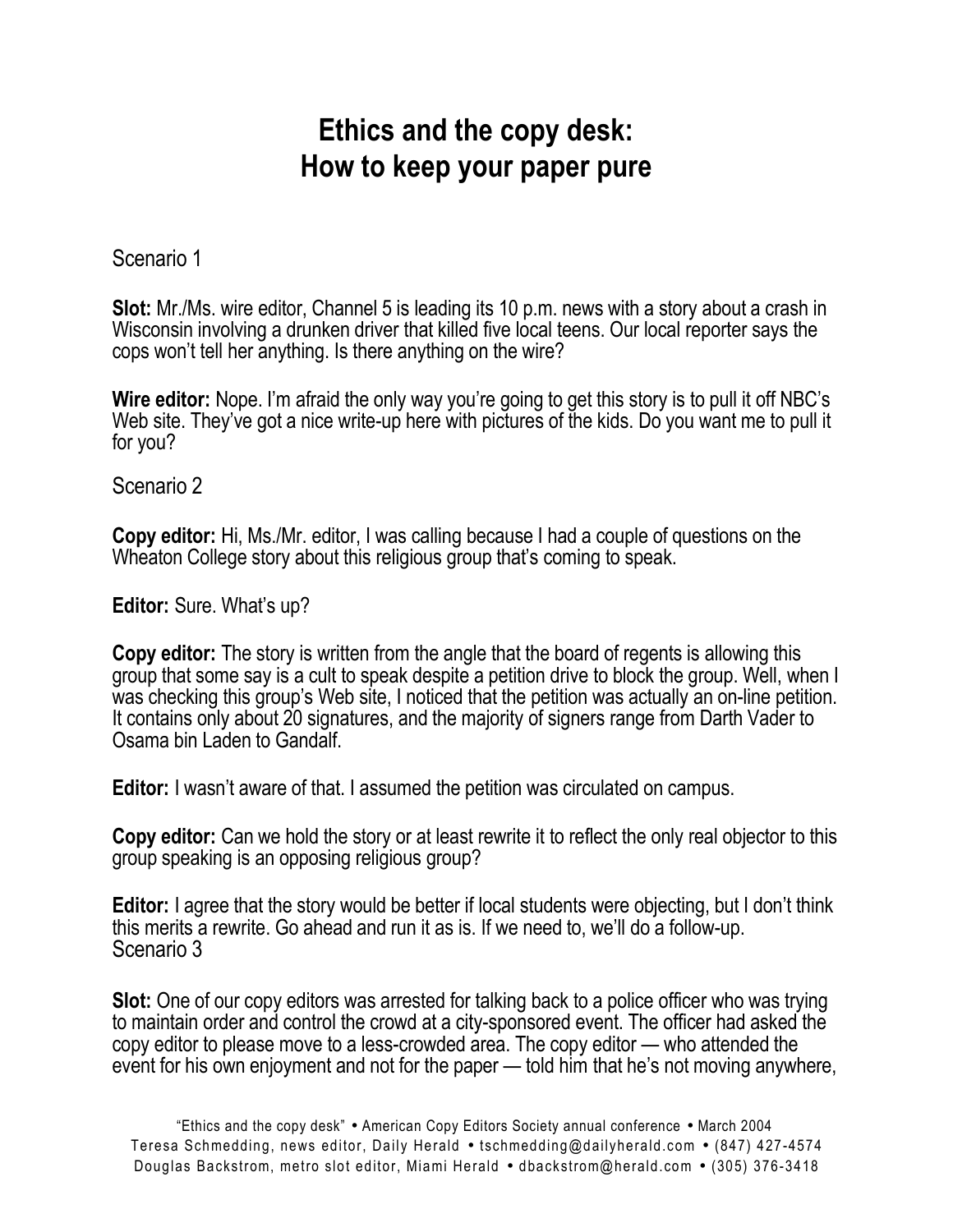and then flashes a company business card identifying himself as a member of the paper. He tells the officer that he has a right to be present.

**City editor:** The police department called me and our gossip columnist to say they have arrested one of our own. The gossip columnist smells an opportunity, but I think it embarrasses us. The gossip columnist plans to use the item, but cannot contact the copy editor for comment because the copy editor is in jail. I don't want to use the item because there's no comment from the copy editor.

**Slot:** Well, we've printed items before by the gossip columnist without comment from sources. Besides, the copy editor flashed his business card to the police and there were witnesses.

**City editor:** Ah, a slippery slope. I say we dodge this like a speeding bullet.

Scenario 4

**City editor:** A strip club has opened in town and residents are very upset about it. A group of "concerned citizens" organized the protest last night when the club opened. I sent a photographer to the event.

**Slot:** The photographer got some titillating photos. The group of "concerned citizens" had a unique way of showing their dislike of the club. A group built a billboard and mounted huge plastic breasts and large nipples on it. Words on the billboard say No Bare Breastes (cq) In Our Town.

**City editor:** Hey, I really like those photos.

**Slot:** Do we really want to put pictures of billboards with plastic boobies in the paper?

**City editor:** Oh yeah! Run that baby three columns at the top of the page. That will sell papers!

## **Tips for maintaining high ethical standards**

- Establish quidelines for ethics.
- Track errors; watch for dangerous patterns.
- Listen to your own pauses.

"Ethics and the copy desk" • American Copy Editors Society annual conference • March 2004 Teresa Schmedding, news editor, Daily Herald • tschmedding@dailyherald.com • (847) 427-4574 Douglas Backstrom, metro slot editor, Miami Herald • dbackstrom@herald.com • (305) 376-3418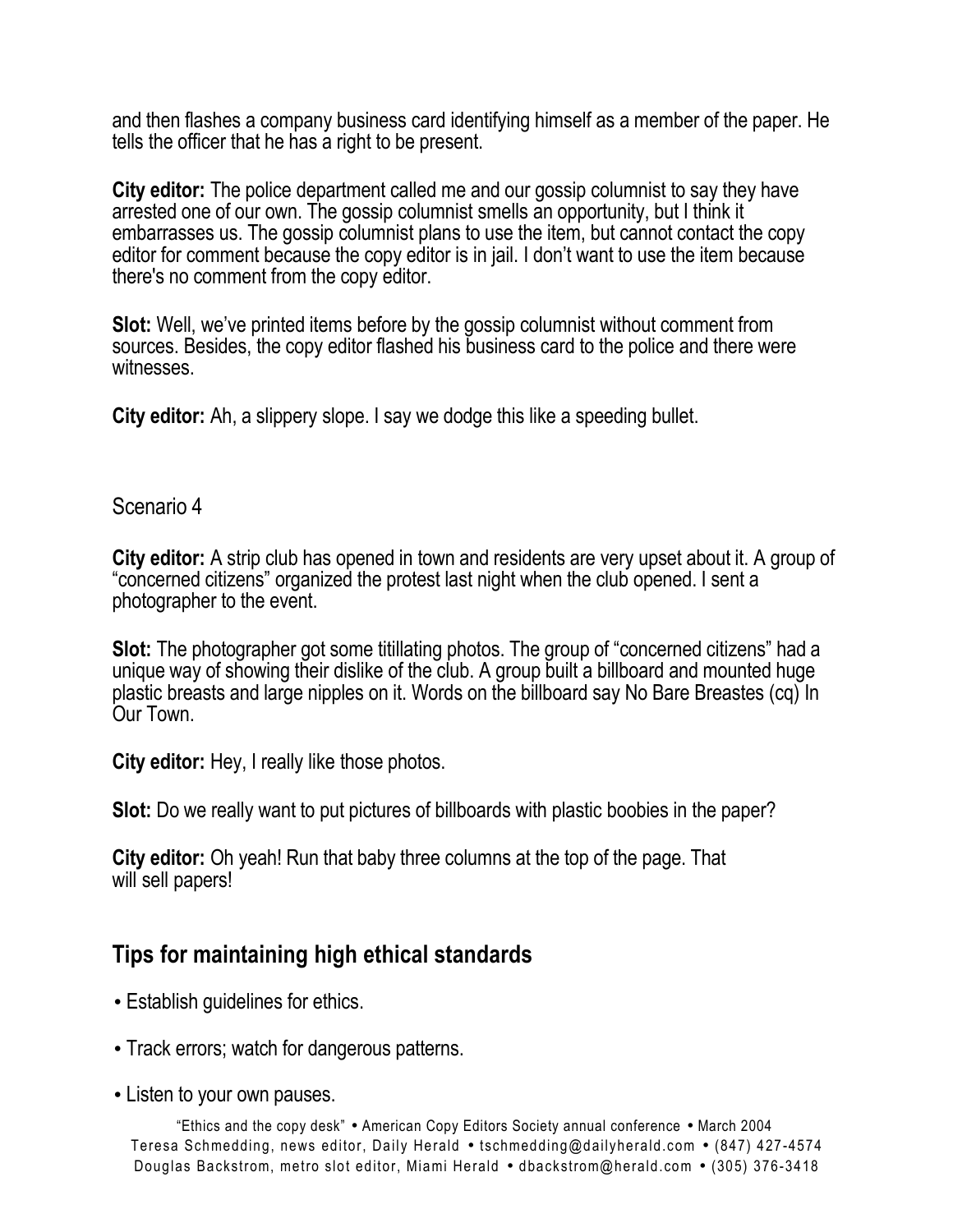• Remember that it's your own face you have to look at in the mirror each morning — not an angry reporter or editor's. Did you do everything you could?

• Your colleagues on the copy desk hold a wealth of knowledge. When in doubt about something, ask one of your colleagues. Run something past them. Get a few opinions on photos or sentences in stories.

#### **Resources:**

#### **Miami Herald policy (abbreviated)**

• Staff members are not to use their positions with The Herald for profit, benefit or other advantage in any personal business or commercial transaction; or to cause anyone a financial loss. This applies to family, friends and acquaintances.

• Newsroom staff members should not free-lance for competing publications.

• We strive to attain the highest standards of journalism and to publish a newspaper that is fair, accurate and objective. We try to avoid all conflicts of interest. That, simply, is our goal.

• Staff members should avoid outside activities that conflict — or appear to conflict — with their jobs.

• Regarding confidentiality, don't promise confidentiality to any source in return for any story. When reporting a story, it is the reporter's responsibility to get every piece of information on the record and every quote possible for attribution.

• The use of unnamed sources is strictly forbidden unless a senior editor has been queried first.

### **Daily Herald guidelines for truth in reporting and editing**

• Plagiarism — taking the work of others and representing it as one's own — is strictly forbidden. It violates a fundamental principle the Daily Herald stands for: to tell the truth. It also is an offense that will have serious consequences.

As journalists we have a responsibility to make it clear to our readers where our information comes from. Material, both words and illustrations, taken from other publications must be attributed.

Danger exists even in borrowing from previous Daily Herald stories. Clips can be consulted for background and perspective on an issue, but avoid repeating entire sentences and recycling old quotations, which may have become outdated. Find a fresh way to say it — but only after verifying the accuracy of old information.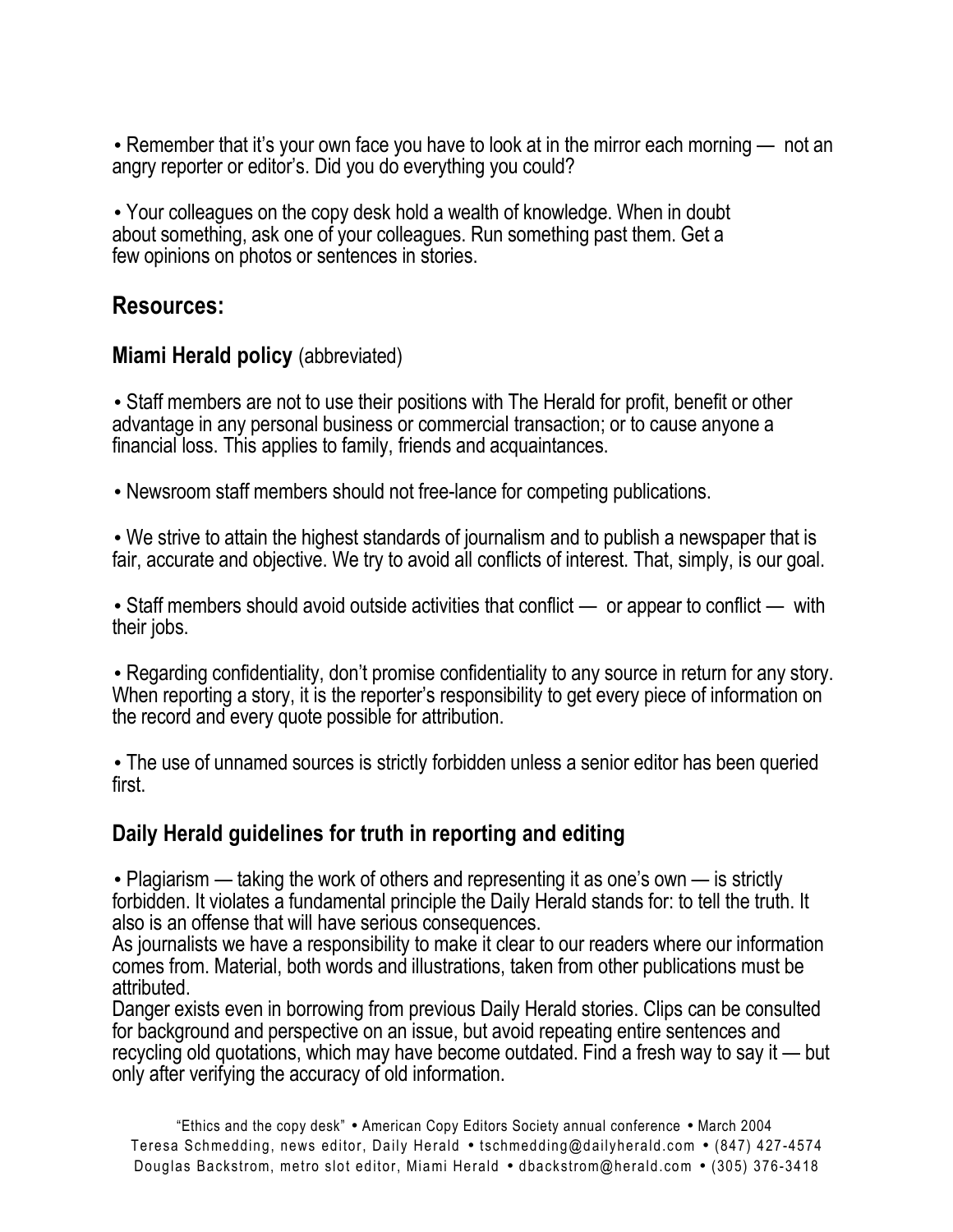Attribution may not be necessary for simple facts that can be verified elsewhere. This includes dates and common knowledge within the public domain.

• The Internet as a source: The increasing amount of online information makes it easy to lift extensive material from other authors. While ideas can be gleaned from Internet sites, resist the temptation to pick up whole sentences and paragraphs without giving credit to their originator.

The Internet is best used as a tool for reporters to research topics and prepare for interviews. Use of written words of others from Web sites should be limited to more-complicated topics on which a particular expertise is required, such as law or science.

It is also important to verify the accuracy of information retrieved from the Internet. Some Web sites are noted as the "official" site of a particular organization or agency. Those might be more reliable, but, as with using any source, keep a fair and balanced approach in mind as you collect information from them.

Be sure to cite the name of the publication or the Web site from which the information was taken. If a Web site cites another source for material, it is imperative that you consult the original source to ensure its accuracy before using it.

• Crediting wire copy: When wire copy is combined with staff-written reports, the top byline should reflect who did the majority of the reporting and writing. For instance, if a staff writer adds information from the wire to flesh out a story, the writer's name should be at the top with a wire credit at the end. That credit should read: "Daily Herald news services contributed to this report." Conversely, if more of the words used are from the wire, the wire service should get the top byline and the reporter a credit at the end of the story.

When writers use even a single sentence verbatim from a wire story, they must credit the news service.

• Copyrighted material: Avoid being involved in a lawsuit by ensuring your work is original, not borrowed. Ideas and discoveries are not protected by U.S. copyright law, although the way in which they are expressed may be.

The "fair use" portion of copyright law allows the use of limited portions of a copyrighted work, including quotes, for news reporting. There are no legal rules permitting the use of a specific number of words or percentage of a work. Whether a particular use qualifies as fair use depends on the circumstances.

The owner's permission must be obtained before using photos, graphics and other images found on the Internet. Often this takes only a quick phone call or e-mail. Some Web sites offer images for free use if you register.

When duplicating an entire news story that ran elsewhere, the original publication must be credited. In the case of The Associated Press posting a story from a direct competitor of the Daily Herald, "according a published report" will suffice for attribution.

• Bylines: A byline should tell the reader the name of the reporter or writer who is primarily responsible for the article. Bylines go to the writer or writers who contributed significantly to a story. Credit lines at the end of a story may be used when reporters participate in gathering